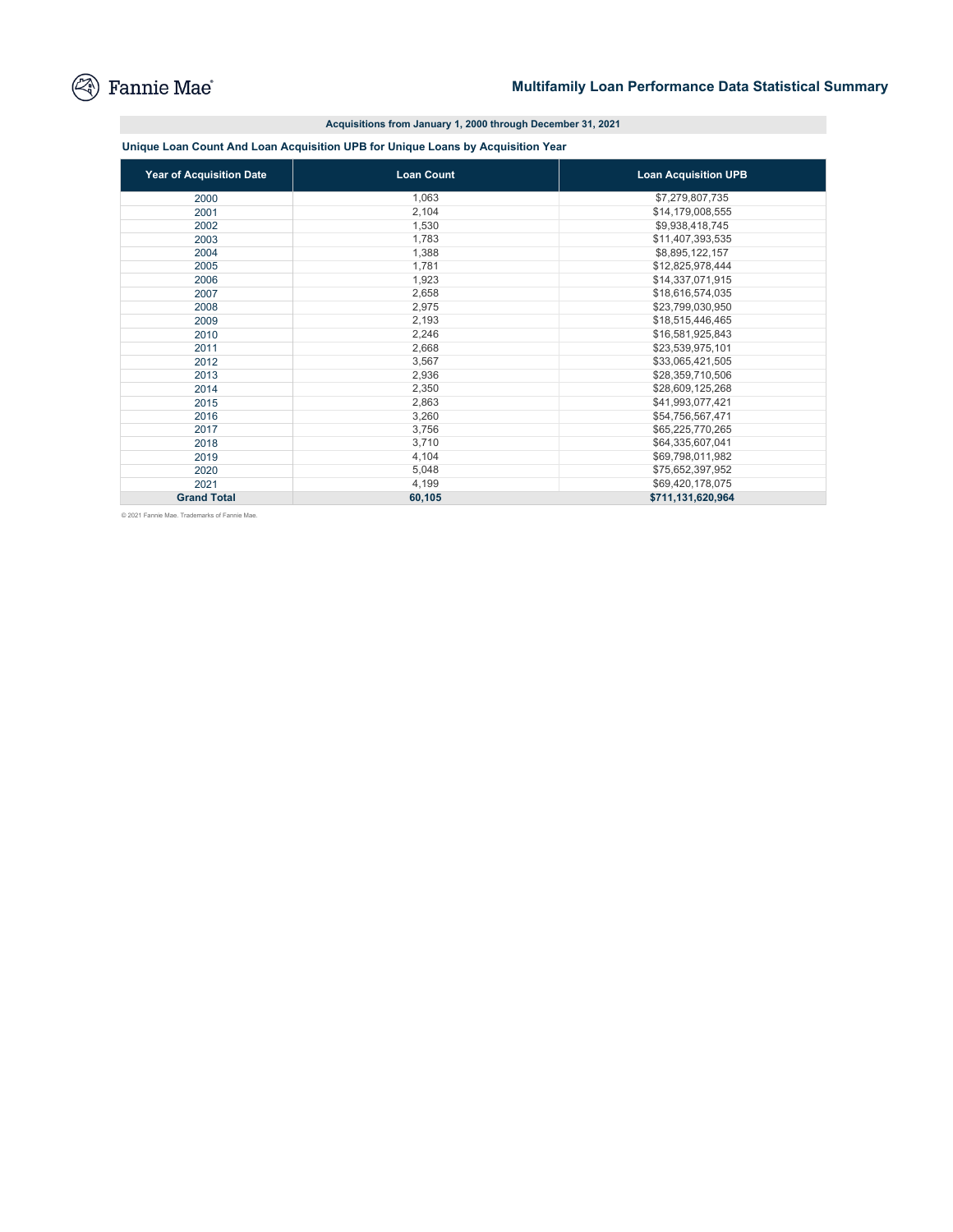

## **Multifamily Loan Performance Data Statistical Summary**

Activity Reporting Periods from January 2000 through December 2021

| Record Count by Reporting Period Activity Year |                          |  |
|------------------------------------------------|--------------------------|--|
| <b>Year of Reporting Period Date</b>           | <b>Number of Records</b> |  |
| 2000                                           | 6,020                    |  |
| 2001                                           | 26,249                   |  |
| 2002                                           | 47,797                   |  |
| 2003                                           | 66,060                   |  |
| 2004                                           | 83,291                   |  |
| 2005                                           | 96,511                   |  |
| 2006                                           | 110,605                  |  |
| 2007                                           | 127,503                  |  |
| 2008                                           | 155,354                  |  |
| 2009                                           | 181,359                  |  |
| 2010                                           | 199,196                  |  |
| 2011                                           | 214,088                  |  |
| 2012                                           | 230,193                  |  |
| 2013                                           | 249,096                  |  |
| 2014                                           | 252,676                  |  |
| 2015                                           | 257,518                  |  |
| 2016                                           | 261,527                  |  |
| 2017                                           | 271,573                  |  |
| 2018                                           | 274,695                  |  |
| 2019                                           | 279,335                  |  |
| 2020                                           | 292,083                  |  |
| 2021                                           | 316,623                  |  |
| <b>Grand Total</b>                             | 3,999,352                |  |

©2021FannieMae.TrademarksofFannieMae.